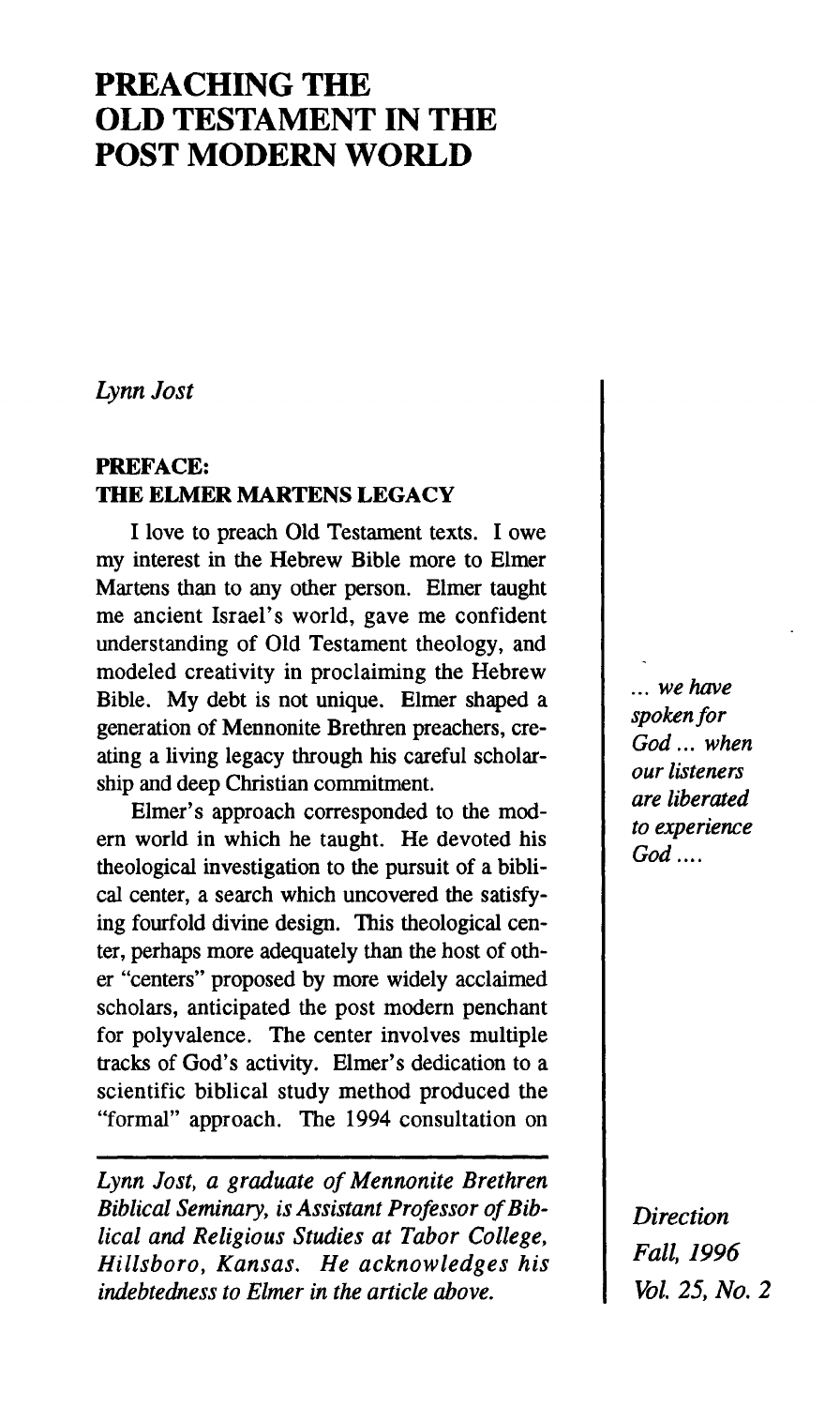"Teaching and Appropriating the Bible" for Mennonite Brethren Bible teachers was Elmer's brainchild where he made clear his preference for the single primary interpretation of any text. In so doing Elmer was serving as a faithful exegete and homiletician bridging the gap between the world of the ancient text and his modern audience.

# **PURPOSE: COMMUNICATING WITH POST MODERNS**

"Post modern" is a slippery term. For some "post modern" describes the collapse of Enlightenment empirical rationalism, "post modern" then becomes shorthand for the void left with the demise of an epoch. Others believe that a new synthesis is emerging. To these "post modern" may describe the skeptical, relativistic philosophy of deconstruction or the contemporary turn to spiritualism over objective reason. Whatever else, "Post modem" points to change, to a radically different cultural paradigm.

Our interest in this article is to stand on the shoulders of giants like Elmer Martens; we peer into the unknown future to consider how preaching from the Old Testament can address the post modern world. If we agree that each sermon must be addressed not simply to "Boxholder" or "To Whom It May Concern" but to a particular audience (Craddock, p. 137), we must ask how preaching will change so as to communicate with Post modern people. The issue is only complicated by our attempts to proclaim the older testament, a task which has confounded the church since the New Testament was written. This paper argues that preaching the Old Testament is a challenge well-suited to the Post modem world.

## **COLLAPSE OF "METANARRATIVE"**

Perhaps the greatest threat to preachers seeking to proclaim the Bible to the Post modern world is the breakdown in communication. As preachers we are facing a problem greater than our congregations' biblical illiteracy. Increasingly, we have come to recognize that communication can be distorted by the distinct personal and social situation of the audience. The diverse interpretations of Jesus's quotation of Deuteronomy 15:11 ("The poor you shall have with you always") reveal the impact of economic position on interpretation.

David Buttrick identifies the cultural collapse as a "loss of correspondence" (1995, p. 3). No longer does our culture support a medieval correspondence between the terrestrial and celestial hierarchies or an Enlightenment analogy of reason which thought that God's rationality ordered the natural world as it did human communication. There is no cultural metanarrative to give life meaning, no canon of virtue to which society can appeal.

Preaching from Old Testament texts is no panacea for such a comprehen-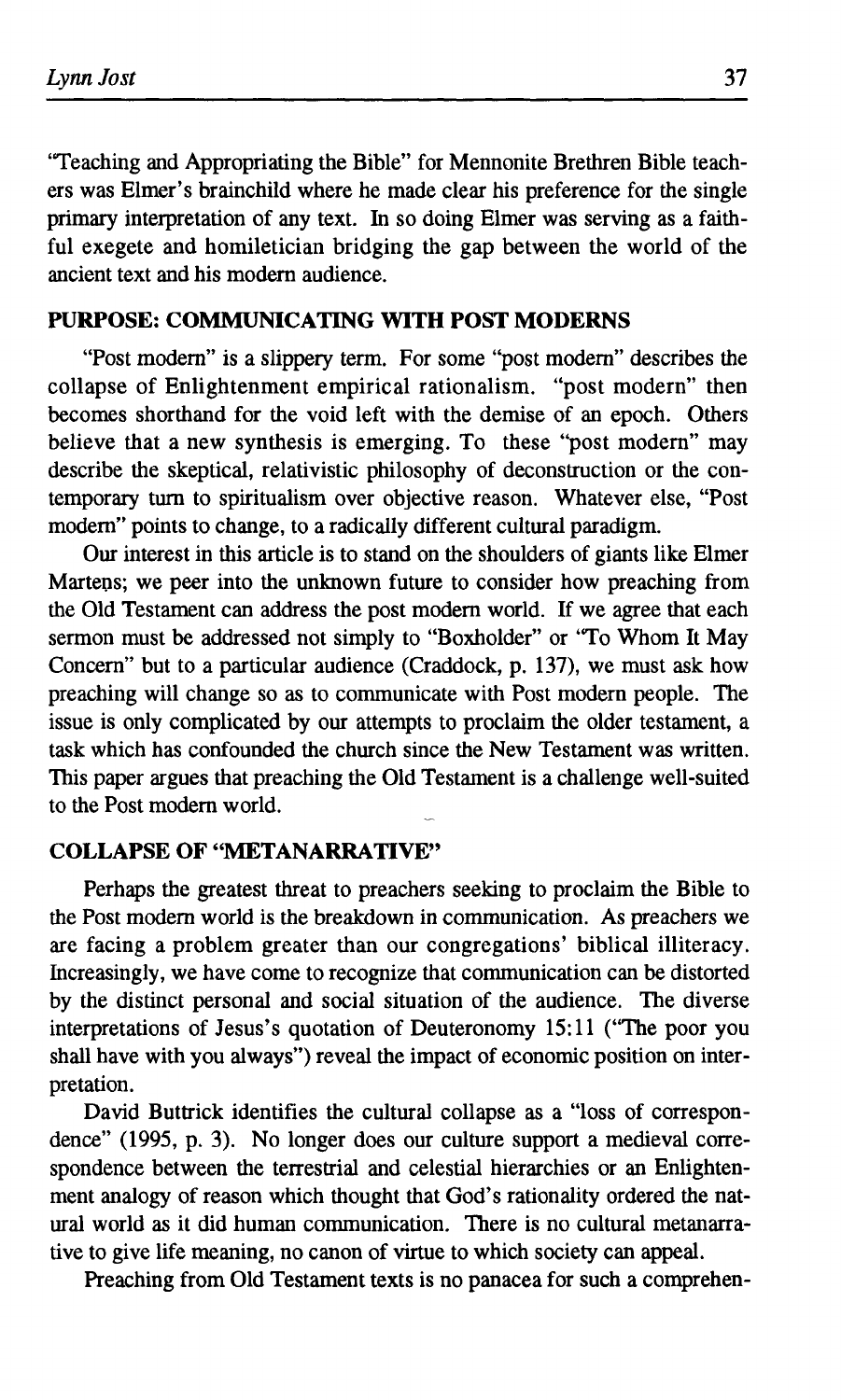sive change in communication, but the Bible story does offer a metanarrative which transcends Enlightenment rationality. Hans Frei, in his analysis of the problem historical criticism posed for the church, proposed a recovery of meaning within the biblical narrative structure. The language of story creates the reality of authentic human life. The storyteller, the faith community, tells an "overarching tale," which enables believers to live out the convictions expressed in the story (Perdue, 234-240).

Before racing to storytelling as the solution to the dilemma posed by the post- modern collapse of reason, the preacher would do well to consider "The Limits of Story," as outlined by Richard Lischer (pp. 26-38). Preachers must do more than retell Bible stories. In a world of broken human beings whose stories are forgotten or fragmented, the eschatological dimension of the biblical story is needed to point beyond human history to a new reality. The tendency to allow stories to turn the hearer inward reduces the effectiveness of story to contribute to social change. With the story must come "an enunciated meaning," using abstracted images to form general principles in the consciousness of the hearers (Lischer, p. 36).

Effective post modem preaching from the O.T. will use the story of the formation of God's people as the basis for a new narrative for God's people. It will be based on the notion that "the primary task of ministry is not caring . .. [but offering] meaning" (Buttrick, 1994, p. 110). Meaning is formed in the social consciousness of the audience as the biblical story is interpreted in the context of the contemporary hearers. The post- modern audience is connected to the ancient story as both join in discussion regarding the issues they share.

#### **POLYVALENT POST MODERN PREACHING**

Post modernism is characterized by the rejection of a single, authoritative interpretation of the text. Any reading can be turned against itself by a new reader. The relationship between signs and signifiers is in constant flux, making communication dependent on a continually evolving context. The Old Testament, with its diverse voices, genres, themes, and perspectives is ideally placed to address such a world.

William Willimon has recently argued that the predominantly narrative (and virtually never propositional) character of the Bible opens the Bible to multiple interpretations and defies reductionistic readings (pp. 32-37). The "almost intentional obscurity" of the text catches the reader's attention but resists the inherently arrogant western, modern, positivistic, historicist ways of knowing. Willimon contends that the text "provokes uncertainty, dislocation, and dislodgement" against the "modem lust for unity, for a center, for coherence and cohesiveness" (p. 34).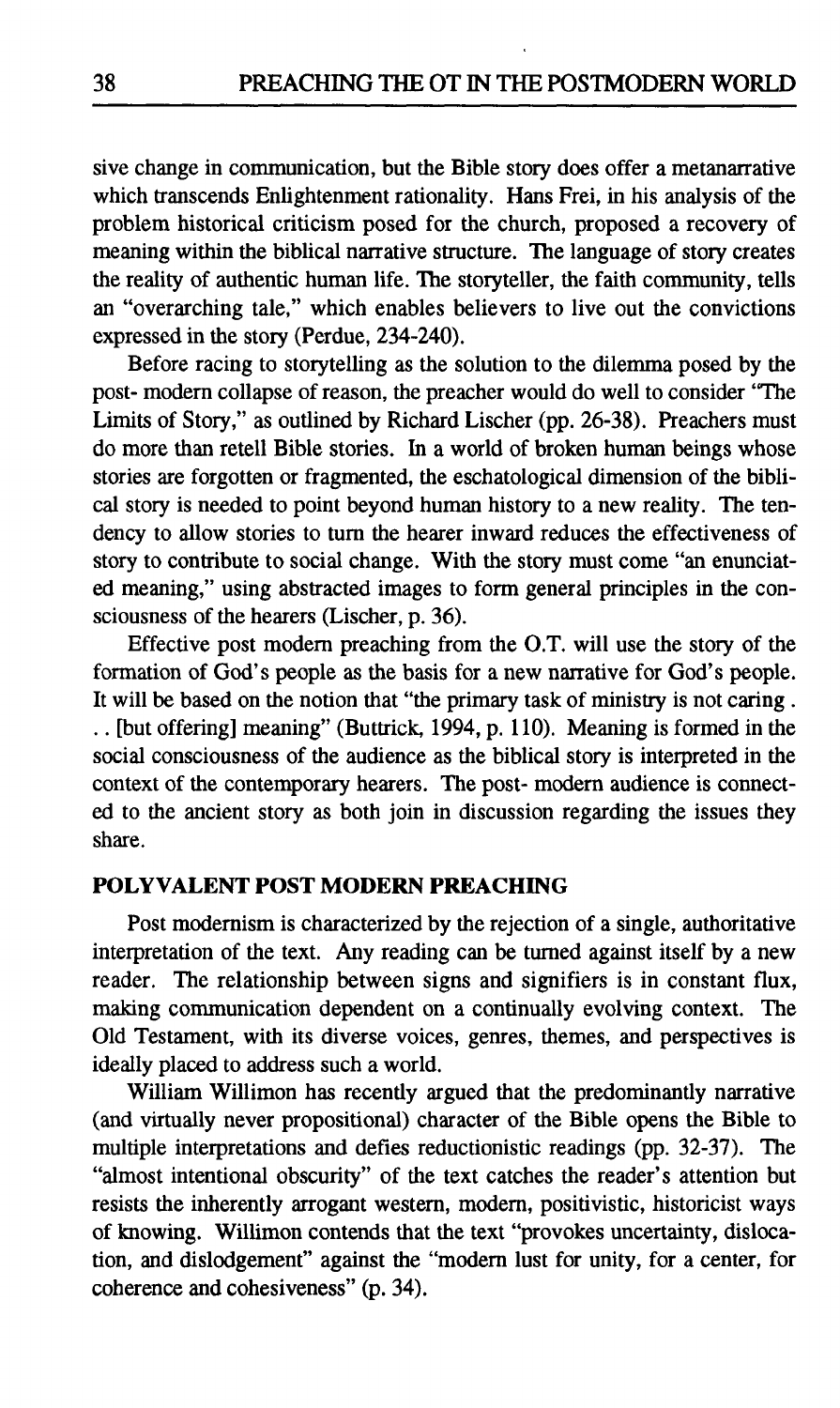If Willimon's perspective is useful, the biblical text appears to fit the culture particularly well. The polyvalence of the biblical text corresponds to the post modern pluralistic paradigm. Reality cannot be reduced to a single perspective. The Old Testament text incorporates various, sometimes competing, viewpoints without trying to reconcile them. Preaching invites the audience to allow the text to catch our attention as we seek to figure out this polyvalent world of text and reader. Preachers need to condition people to relish the multiplicity of messages without becoming frustrated.

Biblical scholars increasingly regard textual polyvalence as literary genius rather than the clumsy editorial bumbling identified by an earlier generation of historical critics. Robert Polzin, for instance, identifies the competing voices within the Deuteronomistic History (1980). Ecclesiastes and Job offer a reply to the simple retribution of Proverbs. Jonah and Ruth contest the particularism of Ezra-Nehemiah with universal themes.

Walter Brueggemann (1980) offers a sample sermon, "A Footnote to the Royal Pageant," which illustrates a preacher's use of textual polyvalence that does not allow the sermon to unravel into inchoate muttering. In preaching from 1 Kings 8 Brueggemann recognizes the various temple theologies of the priest, the deuteronomist, the royal house, and the disenfranchised and gives each a voice. He arranges the voices in such a way that the audience can leave with various voices ringing in their ears but without doubt about the preacher's rhetorical aim, a call for justice for those overlooked by the ceremonies and facilities of the Temple.

Polyvalent preaching addresses a world in which truth is relative. Without confronting such a perspective directly, polyvalent preaching redirects the post modem mindset. Willimon argues that truth is relative; that is, truth is directly related to the God who communicates personally with the community of faith (p. 34).

# **PREACHING FORMS COVENANT COMMUNITY**

Enlightenment thinking was characterized by a fundamentally individualistic rationalism. From Luther's "Here I stand" and Descartes's "I think therefore I am," personal judgment was installed as a tacit authority for all things (Buttrick, 1995, p. 2). The freedom of the enlightened individual stands at the root of the personal psychological approach to preaching. Created by Harry Emerson Fosdick as a therapeutic homiletic method, developed by Norman Vincent Peale, and hawked to millions by Robert Schuller, preaching that aims at individual well-being has become common.

Fundamentalist preachers, on the other hand, have embraced and adapted Barth's biblical religion emphasis and the biblical theology movement. They have limited the Bible to personal biblical religion with point-making, Bible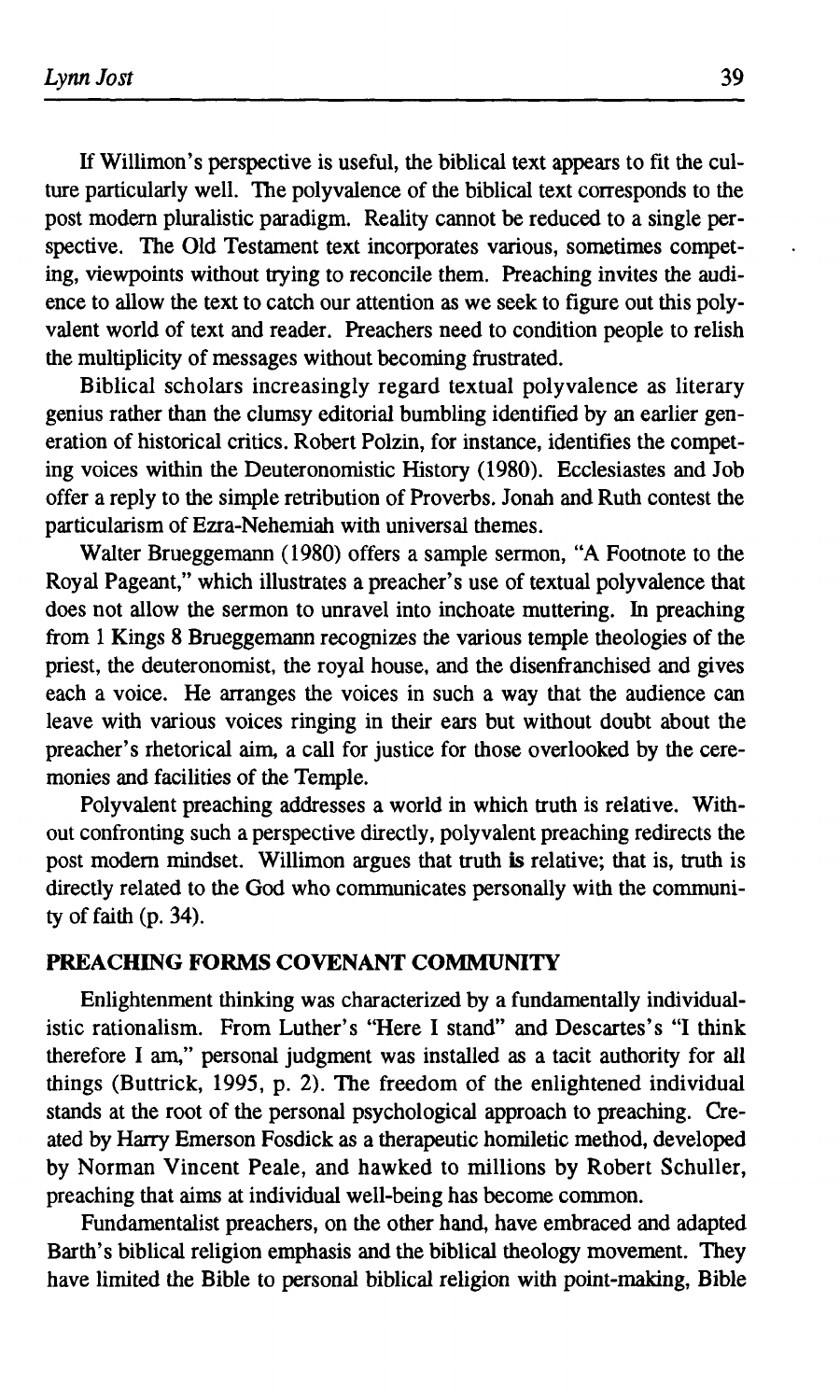lesson sermons using the third-person objective language characteristic of rationalism. This approach reduced the gospel to notions of personal salvation, ignoring the social dimension of the biblical text, and detaching it from the modem and, certainly, the post modem world (Buttrick, 1995, p. 2).

Post modernism identifies the bankruptcy of individualism. In society systems are crumbling: politics of gridlock, economies of homelessness, and educational systems without moral compass (Buttrick, 1995, pp. 2-3). In the church spirituality is reduced to a personal quest for God. Church leadership is equated with management. Individuals choose the programs that meet personal needs without recognizing a larger agenda.

Preaching from the Old Testament must address the spiritual and intellectual vacuum of individualism. It is no accident that the covenant community is central to God's design as articulated by Elmer Martens. As James Sanders described it, the formation of the Old Testament was itself the story of a people in the making. Identity as a distinct community was the goal of the law, the prophets, the narrative, and apparently at least some of the Writings.

The Old Testament story of the struggle for community speaks more powerfully to post modems who are lost in the sea of individualism than a mythical communitarian ideal without struggle. The stories of family dysfunction among the ancestral house in Genesis and David's children and wives in 2 Samuel, of social ethical chaos in Judges, of political intrigue in Israel as documented in 1-2 Kings sound strangely contemporary. The text's refusal to whitewash heroes attracts a post modem hearing. The absence of an easy moralistic solution has an authentic ring in this world come of age.

The story is not, however, simply one of despair. Taken as a whole, the story speaks repeatedly of God's merciful offer of a new start. Even in the depths of despair, hope emerges. For a cynical, skeptical audience, the combination of realistic authenticity and hopeful anticipation suggests a powerful possibility. This story works especially for post modem minds because it shows a way through chaotic circumstances.

#### **PREACHING FOR JUSTICE**

The social changes accompanying the collapse of the modem synthesis create new opportunities for preachers who use Old Testament texts. When systems are dissolving, the chaos which follows threatens those invested in the social order with great anxiety. As the developing nations of the Third World awaken to the clout of increased economic output and population growth, western political power is in decline. Rapid change produces nostalgia for an earlier, simpler era. Across North America and Europe conservative political forces have experienced revival as voters seek reassurance in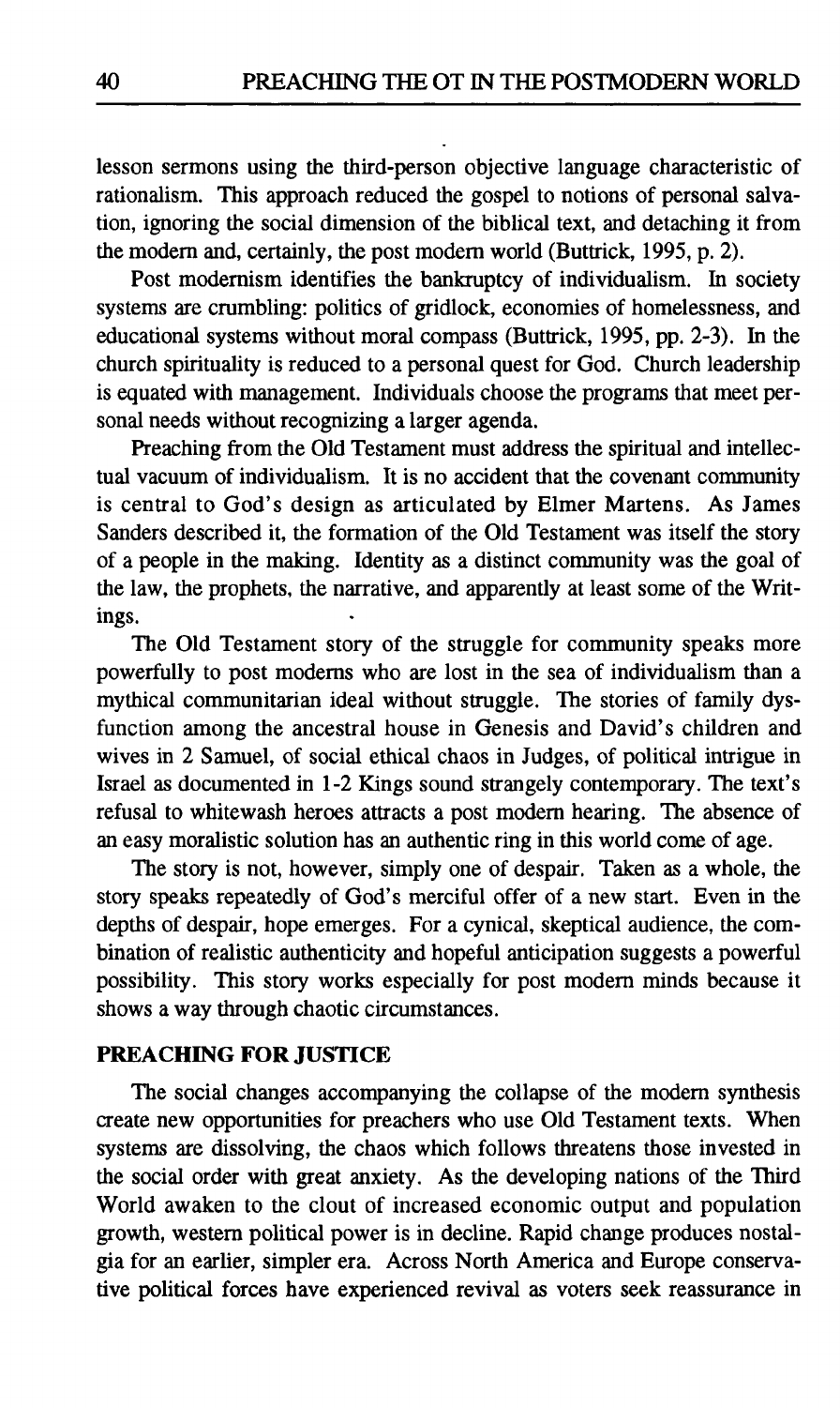the face of inevitable demographic shifts.

The end of white European dominance impacts not only the style but also the content of preaching. Social change challenges jingoistic patriotism, always a bad idea from the perspective of the gospel (Buttrick, 1994, p. 95). The new order invites believers to see themselves as world Christians. The collapse of the social safety net demands that the church confront growing human needs.

Nowhere is the voice of the Old Testament more helpful than in the confrontation of the escalating development of class distinctions in North America. With the richest twenty percent of Americans accumulating an ever bigger piece of the economic pie and the poorest twenty percent experiencing a decline in real income this decade, the post modern world increasingly resembles that of the Hebrew prophets. Why is it that concern for economic justice is so central to the biblical message of the O.T. and so marginalized in the post modern pulpit? How is it that Anabaptist seminaries have produced preachers who excel in confronting personal pietistic lapses without daring to address the needs of the poor? Our renewed emphasis on the reign of God must move beyond intellectual contemplation to homiletic expression. Nowhere is the Old Testament more essential and more helpful for post modern preaching than in its pervasive concern for the poor that are always with us.

Justice also demands that we recognize that the post modem world has led the church on the issue of gender equality. Again, the story of the Hebrew Bible points to greater freedom. In an overwhelmingly patriarchal world that story lauds the leadership of Rahab, Deborah, Ruth, and Esther in diverse expressions of their faith and their femininity. Other women, including Miriam, Bathsheba, and the queen of Sheba, are treated with greater brevity or ambiguity. Preaching to post moderns will be enriched by the recognition that the book of Judges records the direct correspondence between the treatment of women and the fortunes of Israel.

If it is true that post modernism is an "age of communal values and communal meanings" rather than privatistic individualism (Buttrick, 1995, p.6), we as preachers will be compelled by our world to more adequately address issues of social justice. Such concerns are central to the Old Testament message, not extracurricular fancies to be indulged in by liberal fanatics, post modernism and the Hebrew scriptures cooperate to issue a clarion call to contemporary preachers to proclaim justice.

# **POST MODERN PREACHING AS APOLOGETICS**

Pluralism poses a problem to contemporary preachers. Reference to the authority of the Scripture draws cries of "Amen" in the hour of worship but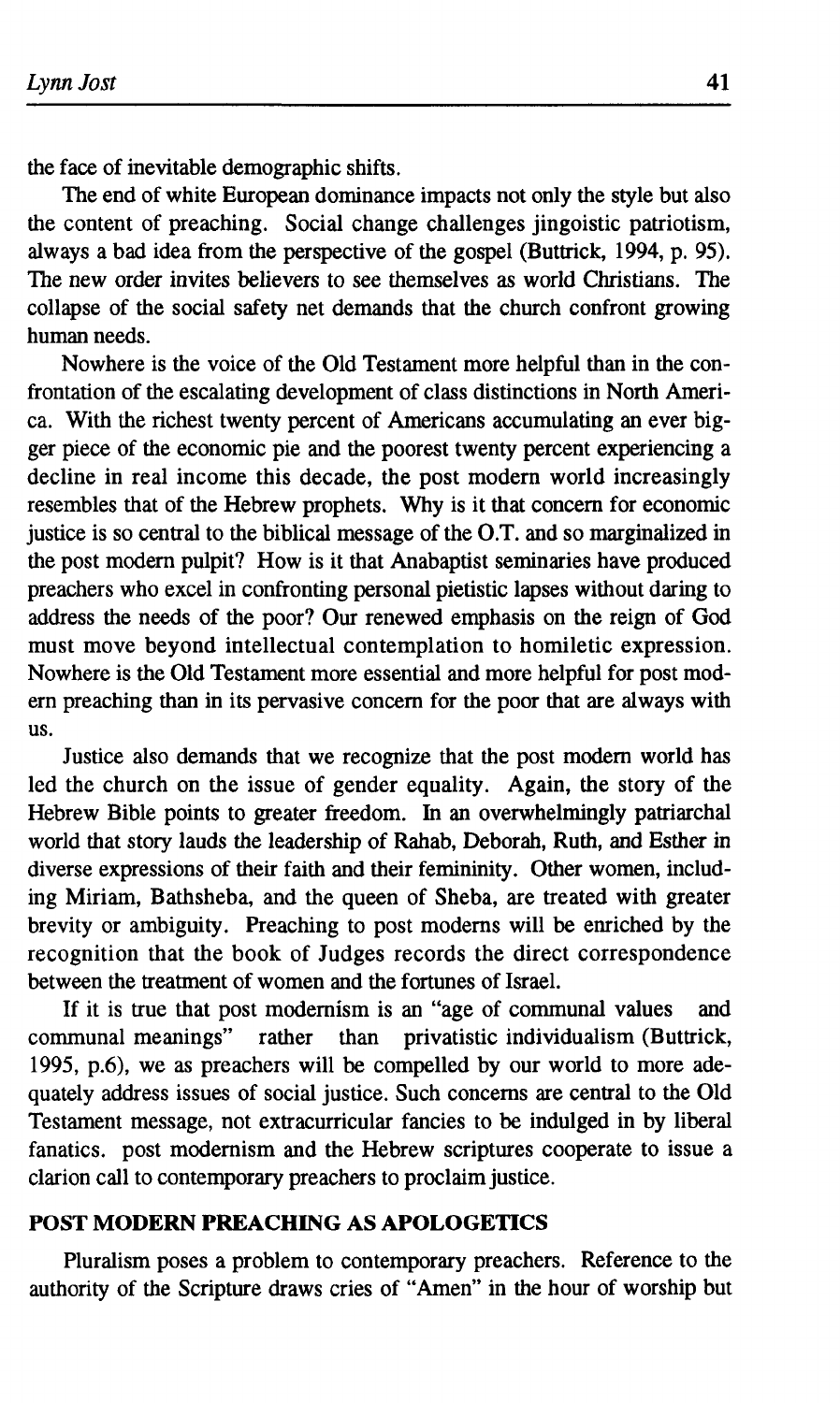blank stares in the marketplace. If we are willing to admit it, we recognize that the Scriptural authority has long been held captive by the hermeneutical authority of the interpreter's rational system. The post modem shift from rationalism to include the significance of emotional affect in worship and logic again raises the question of the Archimedean point for authority. Any hermeneutic which does not include awareness of human situations to discern the times is inadequate.

Contemporary preaching from the Old Testament must be apologetic in the sense that it will move beyond the church walls into the secular language of the world. Post- modern society will lead the church into consideration of issues of justice when the church moves too slowly. Apologetic preaching will listen as well as speak. While we will explain ourselves as clearly as possible, we will also listen respectfully to other viewpoints. We may even learn from the Hebrew writers how to adapt cultural vehicles (as Israel apparently reworked Canaanite hymns by claiming for Yahweh what others had claimed for Baal) while resisting acculturation (worshiping at the altars of social norms).

Preaching from the Old Testament in the post modern world will be effective only if we adopt a new paradigm. We must return to the study of rhetoric to learn how religious meaning can form in contemporary consciousness (Buttrick, 1995, p. 7). Communal modes of thought will replace personalism for effective communicators. We will image the biblical message in new language that offers theological concepts both within and outside the garb of biblical metaphors. We will know that we have spoken for God to God's people and God's world when our listeners are liberated to experience God both personally and communally, rationally and affectively.

# ENDNOTES

- Brueggemann, Walter C. "The Social Nature of the Biblical Text for Preaching." In *Preaching as a Social Act: Theology and Practice.* Edited by Arthur Van Seters, p. 152-158. Nashville: Abingdon Press, 1988.
- Buttrick, David. *A Captive Voice: The Liberation of Preaching.* Louisville: Westminster/John Knox Press, 1994.
- Buttrick, David. "Speaking Between Times: Homiletics in a Postmodern World." Unpublished paper, 1995, 3.
- Craddock, Fred Β. *Preaching.* Nashville: Abingdon, 1985.
- Frei, Hans. *The Eclipse of Biblical Narrative: A Study in Eighteenth and*